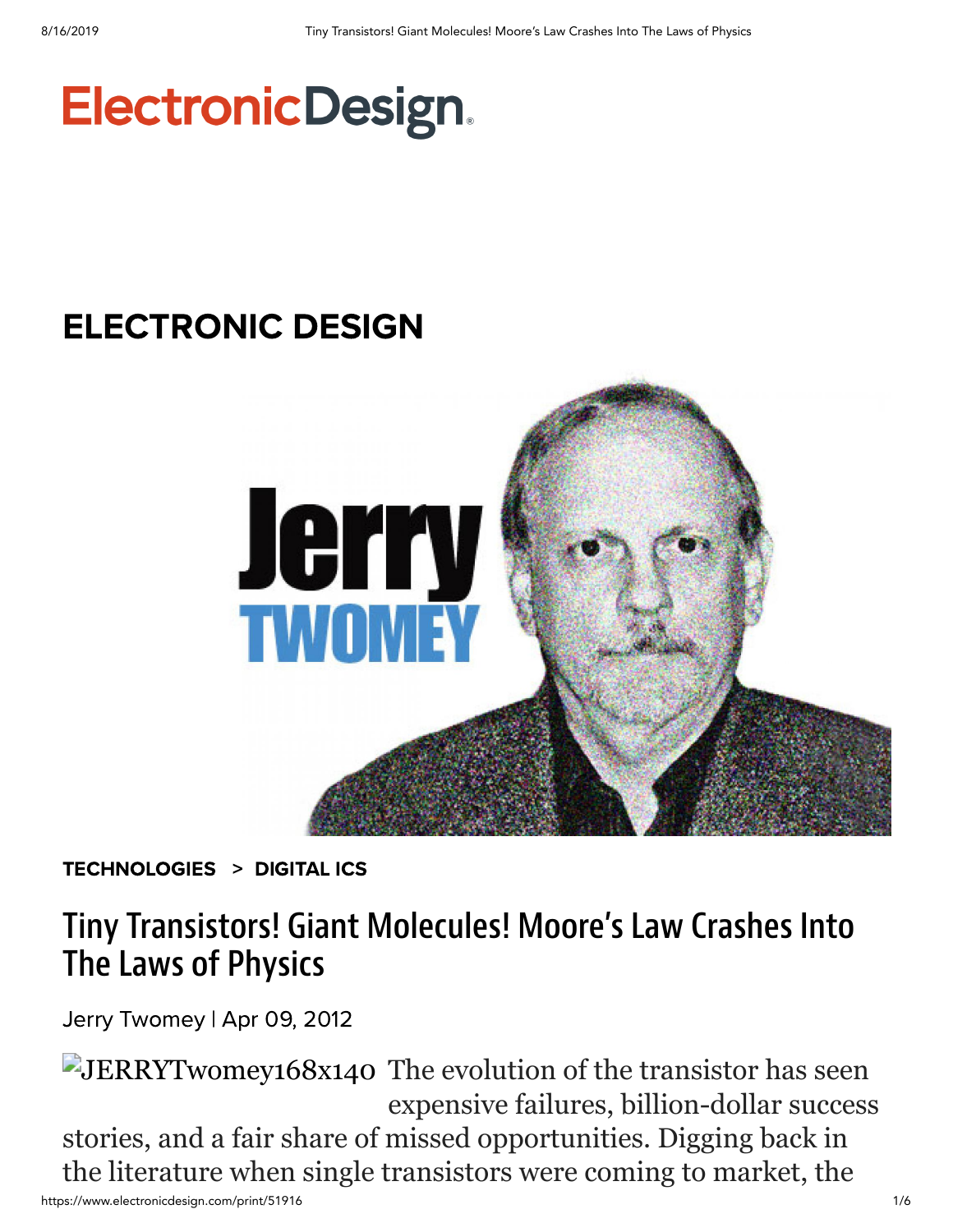perspective is interesting. Everyone saw the value of replacing the vacuum tube, but initially nobody envisioned multiple devices on a single chip.

For a brief period, people didn't see that next step. Moore's law, stating that the number of transistors on a chip would double approximately every two years, was coined in 1970 when the state of the art was four NAND gates on a single chip. When the Intel 4004 was fabricated in 1971, Moore's law moved inside the chip and the race for smaller, faster, and more powerful ICs was underway.

The 4004 was built in 10-µm CMOS, with 4 bits of processing power, 2300 transistors, and a 740-kHz clock. By 2011, 28-nm devices at 3.9 billion transistors were commercially available, and even that will be outdated soon. But will this growth end someplace?

### Delaying The Inevitable

Semiconductors have hit a number of bumps in the road trying to make things smaller and faster. Many designers have claimed that the end is near. Yet engineers have found some creative ways to avoid the "Big End" to semiconductor scaling.

So, what has changed? Also, is the end really near? The doomsday predictions of Y2K are ancient history, and the Mayan calendar may run out, but somehow we keep on progressing. Pure physics may win out in some areas, yet there are some clever ways to sidestep some of the issues.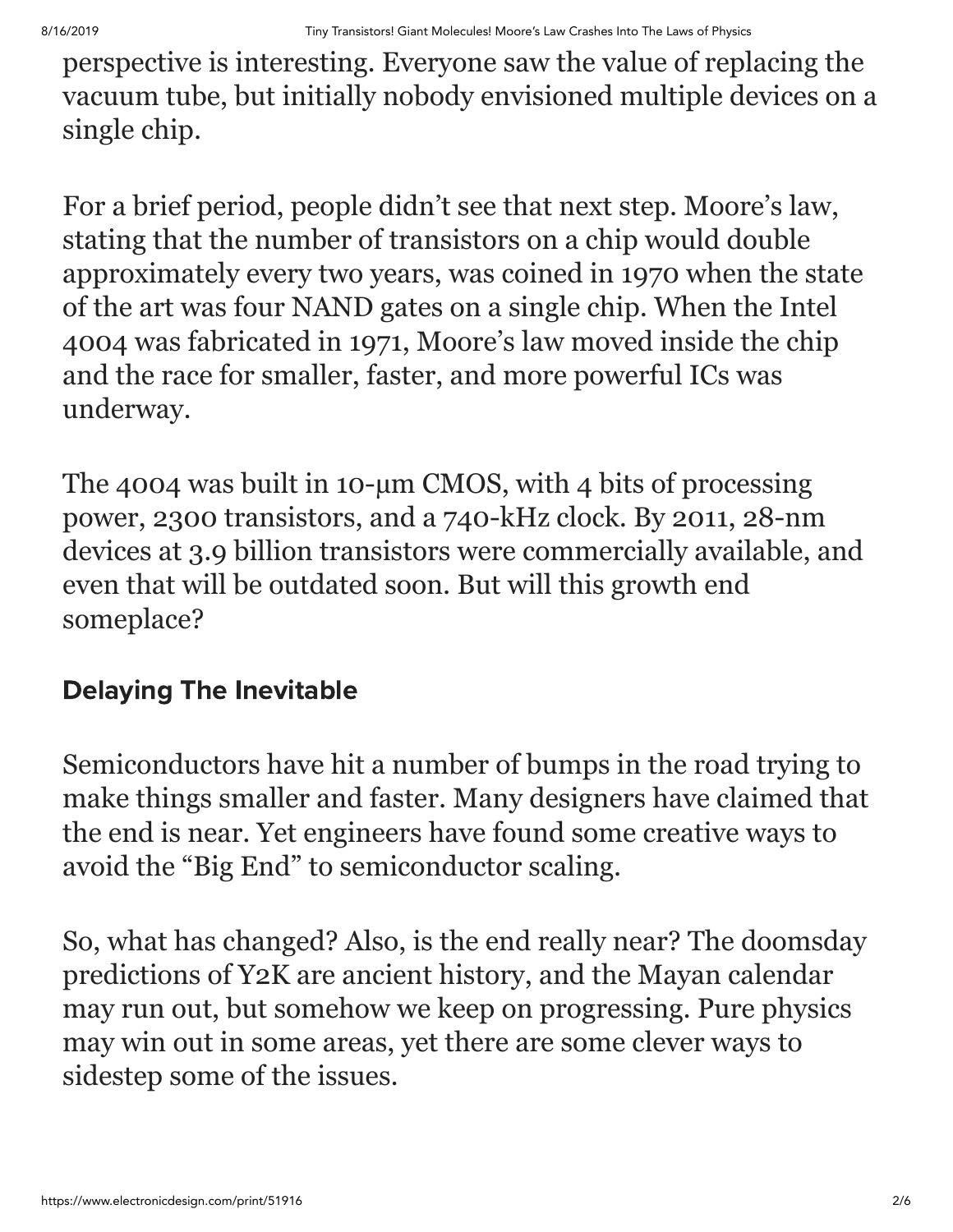Speaking of physics, do our chips need "warp drive" capability yet? Some would argue that this isn't really relative. The speed of light has nothing to do with signal propagation down a wire. But it's supposedly the Holy Grail of speed limits, right?

For a rough approximation, with a 5-GHz clock, a single transition travels 6 cm, with everything perfect. Electromagnetic propagation is slower on a wire, but problems with interconnect RC limitations happen long before we run into the Holy Grail of speed limits.

Smaller than 0.25  $\mu$ m, the RC interconnect delay generally has been the speed bottleneck—not the transistors themselves! Slower aluminum connections evolved to copper for lower resistance. Along with copper came the planarization of metal layers, where the interconnections were flattened out, layer by layer.

With older methods, connection stacking turned into a mess of hills and valleys, which limited layers. Planarized copper eliminated this problem. Many ICs today use 10 metal layers without any problems. The latest buzz is over graphene, which has good [potential for low-resistance interconnects](https://www.electronicdesign.com/article/digital/graphene-ready-to-conquer-the-terahertz-terrain-) *(see "Graphene Ready To Conquer The Terahertz Terrain ")*.

After getting the resistance down, it's then a question of interconnect capacitance. What about the "low-K dielectrics" we keep hearing about? This sounds promising, until you examine the numbers. Silicon dioxide presently has a K of 3.9. Air has a K of 1, so even if you hang the wiring in midair, you aren't going to get radical improvement.

Things that may work in a foundry get K down to around 2. However, the physical issues in making it reliable have been a bit of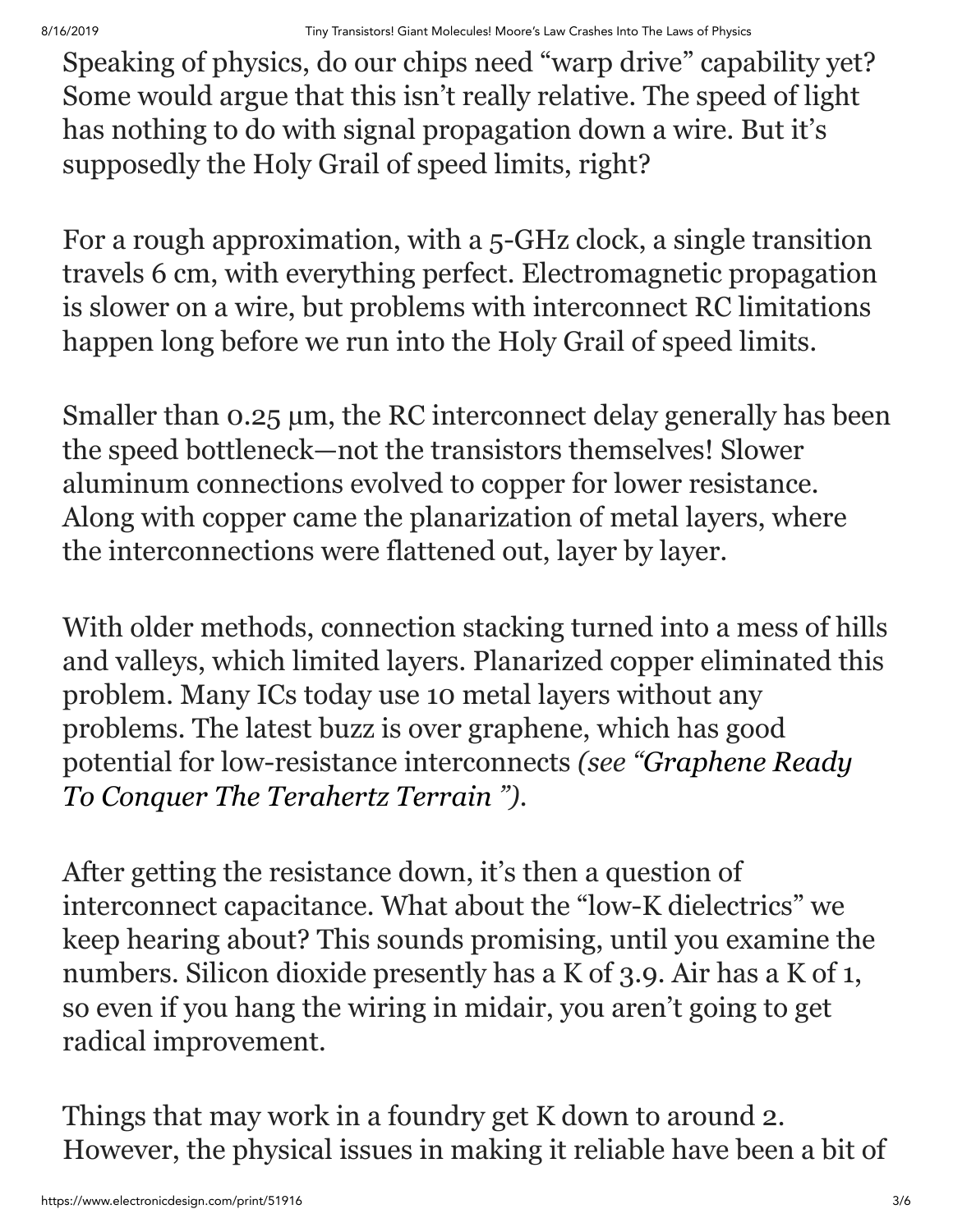a challenge. Nonetheless, you may be able to halve the capacitance with heroic measures. Physics wins this contest. It's tough to get rid of parasitic capacitance. Making things smaller with better lithography methods has helped, but it hasn't eliminated the capacitance problem.

The refinements made in lithography and fabrication can fill many books. Light sources used for the exposure of wafer masks had to move to shorter wavelengths to avoid standing wave effects from the light source itself. Optical techniques like immersion technology have been used to change the wavelength of light and avoid the refractive index of air. Wafer masks have introduced phase shifts into the light to prevent standing wave effects.

Attempts at X-rays and their shorter wavelengths have been used, although problems creating X-ray opaque masks presented obstacles for a while. Now widely used are halo implants, where ion implanting is done at an angle, allowing preferred doping and closer features than perpendicular ion implants. Lithography refinements have been a repetitive exercise in clever engineers walking around the laws of physics to make everything smaller.

As transistors got smaller, gate oxides got progressively thinner. This led to tunneling current, commonly called "gate leakage" occurring at lower voltages and damaging the oxide. The solution was lower voltage power as transistors got smaller. However, gate oxides start to look a little "lumpy" as you push the limits.

A 32-nm transistor uses oxides about five molecules thick, and the limitation of the molecule's size starts to bite you. Gate oxides that are one molecule thick exist in research, but practical application, yield consistency, and gate leakage make them impractical. Using a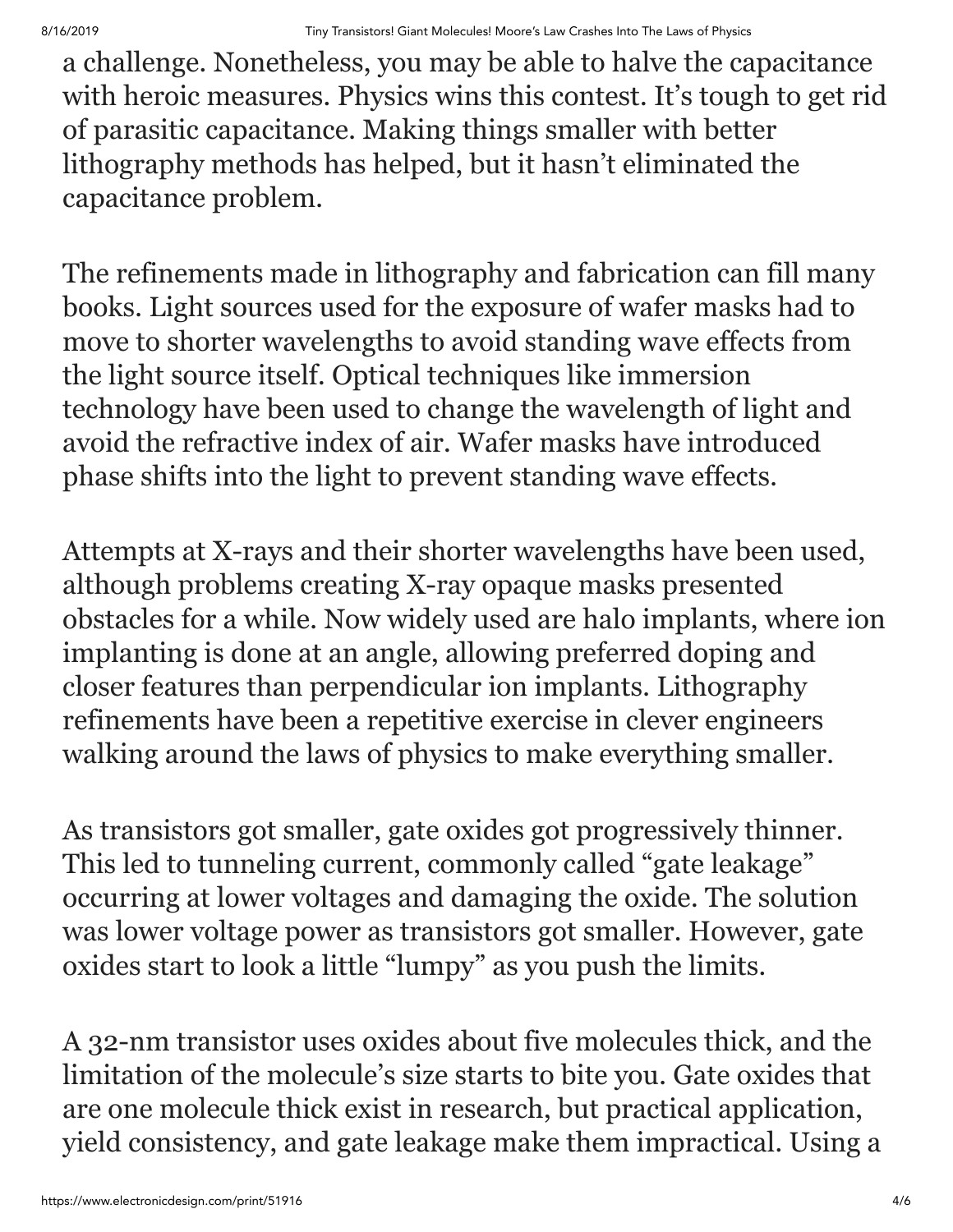smaller atom as a gate insulator might be possible, a carbon compound instead of a silicon compound, but even this is an evolutionary refinement of the transistor.

### Looking For Solutions

A lot of what's been done has been evolutionary, rather than revolutionary. The existing technology has been well developed, and squeezing a bit more performance out of known methods has served pretty well for a number of years. The diameter of a silicon atom is about 0.25 nm, so a 22-nm CMOS channel has 80 to 90 atoms under it. Conventional CMOS starts to fall apart as we need to count atoms.

Intel has made strong progress in the FinFET in which a gate stripe wraps around the channel, instead of the older planar device. The device uses conventional lithography methods and thus extends the silicon process out for another generation.

Since conventional methods have not led to easy speed increases, design efforts have turned to parallel processing and multiple cores working together. Since smaller sizes are running out of steam (or atoms in this case), going wider produces some improvement.

Wafers have been stacked vertically to create chip-on-chip structures. But this technique requires very thin wafers and the ability to insert direct vertical interconnects between wafers. What needs to be done here is recognized as a set of solvable problems.

A lot has been published recently about through silicon vias and vertical silicon interconnects *[\(see "Setting A New Standard For](https://www.electronicdesign.com/article/components/setting_a_new_standard_for_through_silicon_via_reliability) Through-Silicon Via Reliability ")*. Expect these methods to extend